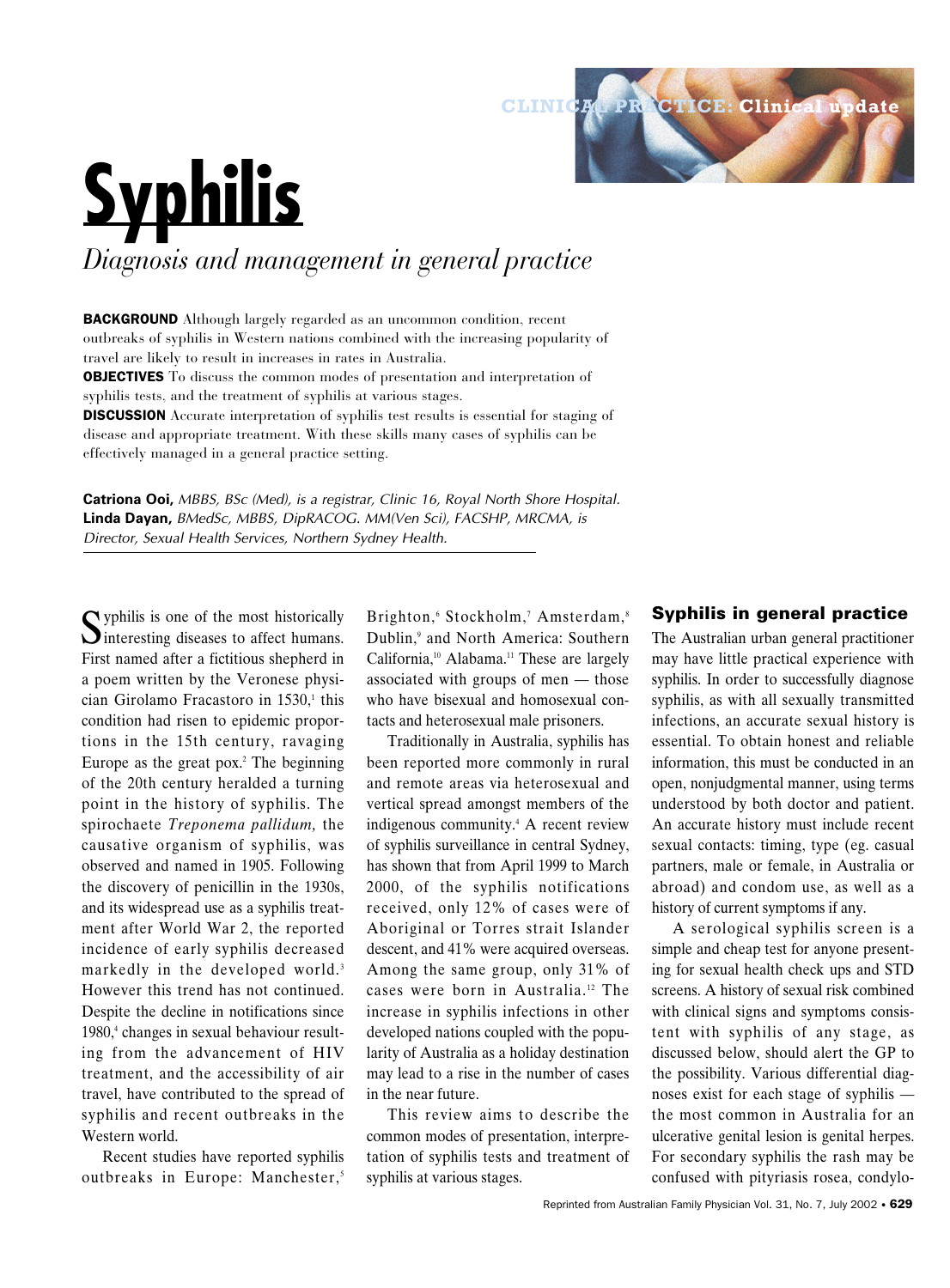

Figure 1. Primary penile chancre. (Courtesy of the Australasian College of Sexual Health Physicians)



Figure 2. Rash and lymphadenopathy of secondary syphilis. (Courtesy of the Australasian College of Sexual Health Physicians)

mata lata with genital warts and so on. Syphilis is an important infection to recognise and diagnose as it carries significant associated morbidity and mortality, yet is easily treatable.

# **Syphilis**

The agent of venereal syphilis is the spirochaete *Treponema pallidum* subspecies *pallidum*. The infection is usually acquired by sexual contact, requiring exposure to moist mucosal or cutaneous lesions. The rate of acquisition from an infected sexual partner with early syphilis has been estimated at about 30%.<sup>13</sup>

Transmission of syphilis occurs from mother to child, and with safe effective treatment in pregnancy, testing for syphilis should continue to form part of a routine antenatal blood screen. Congenital syphilis will not be discussed here.

Syphilis is a systemic infection characterised by different stages, each with distinct clinical features as shown in *Table 1.*

# **Primary syphilis**

Primary syphilis is characterised by the classical chancre, a painless ulcer which occurs at the site of inoculation and may pass unnoticed by the patient. The primary chancre is extremely infectious and will heal spontaneously after several weeks *(Figure 1).*

### **Secondary syphilis**

The systemic symptoms of secondary syphilis reflect the dissemination of treponemes. Most patients will experience a rash. This is typically scaly, macular papular, involving the trunk and extremities, including the palms and sole *(Figure 2).* The patient at this stage, while symptomatic, is very infectious. The symptoms last for several weeks to months and resolve spontaneously, however relapse may occur in about 25% of untreated patients.

# **Latent syphilis**

Latent syphilis is categorised into early latent syphilis or late latent syphilis. In both cases, the patient remains asymptomatic despite reactive syphilis serology. Asymptomatic infection in the first two years is known as early latent syphilis. Late latent syphilis begins two years after infection and is associated with an increasing immunity to reinfection and relapse. Latency may last years and up to two-thirds of untreated patients with latent syphilis will not progress further, remaining at this stage for life.

# **Tertiary syphilis**

One-third of untreated patients progress to tertiary syphilis, which occurs after months to years of latency. Tertiary syphilis is rarely seen in Australia today. Believed to be associated with a decreased immunological function, it is the result of treponeme invasion of the cardiovascular system, central nervous system, skin, eyes and other organs. The symptoms of tertiary syphilis are dependant upon the system affected *(Table 1)*

and result from invasion and multiplication of treponemes, the associated inflammation and host response of a delayed type hypersensitivity reaction. During both latent and tertiary syphilis sexual transmission does not occur.

# **Syphilis and HIV**

Syphilis and other sexually transmitted diseases which cause genital ulceration, are important risk factors in the acquisition and transmission of HIV. Several studies have shown that clinical manifestations of syphilis may be altered in those with concurrent HIV infection.<sup>14,15</sup> These patients should be referred to a specialist sexual health clinic for management as they may require more protracted forms of treatment and follow up.

# **Serological tests for syphilis**

In general practice, serological testing is essential for the diagnosis of all stages of syphilis. There are two types of serological tests available: treponemal and nontreponemal. Combinations of both are required for diagnosis and staging of disease *(Table 2, Figure 3).* Serological testing does not differentiate between venereal syphilis and the endemic treponematoses, such as yaws and pinta, where diagnosis is determined by history alone.

# **Nontreponemal tests (RPR, VDRL)**

Laboratories in Australia will perform either the rapid plasma reagin (RPR) or the Venereal Disease Reference Laboratory (VDRL). These nontreponemal tests measure titres of nonspecific antibodies directed towards anticardiolipin, lecithin and cholesterol. Both tests may remain reactive after effective treatment, however a fourfold decrease in titres measures successful treatment, while an increase may indicate reinfection.

There are a number of limitations of the nontreponemal tests. Biological false positive results may occur in 1–2% of the general population, regardless of the test used.16 The cause of such false positives is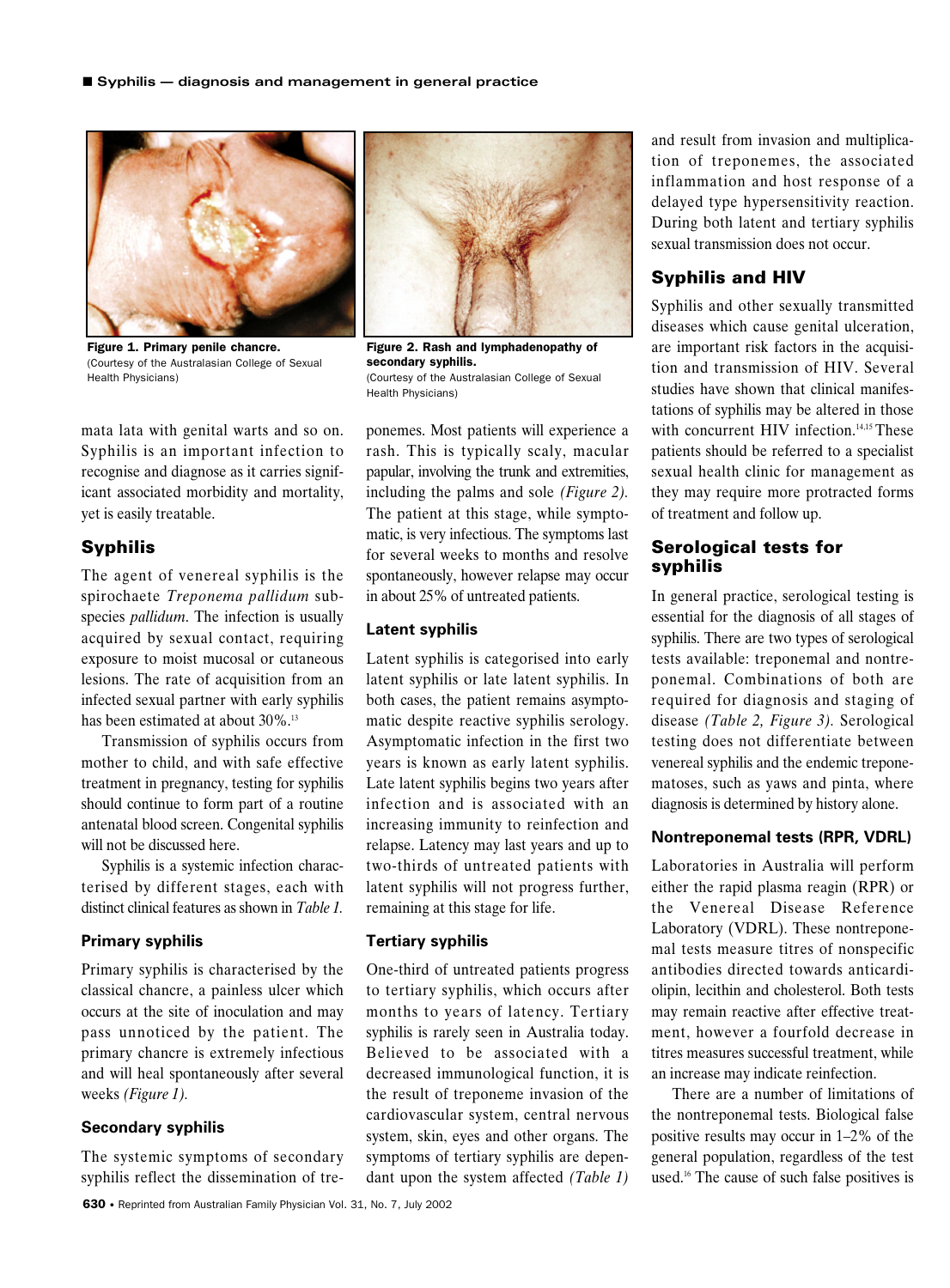| Early syphilis (<2 years duration)      |                                                                             |                                                                                                                                                                                                                                                                                                                                                                                                                                                                                                                                                                                                                                                                                                               |
|-----------------------------------------|-----------------------------------------------------------------------------|---------------------------------------------------------------------------------------------------------------------------------------------------------------------------------------------------------------------------------------------------------------------------------------------------------------------------------------------------------------------------------------------------------------------------------------------------------------------------------------------------------------------------------------------------------------------------------------------------------------------------------------------------------------------------------------------------------------|
| <b>Stage</b>                            | Timing/onset                                                                | <b>Clinical features</b>                                                                                                                                                                                                                                                                                                                                                                                                                                                                                                                                                                                                                                                                                      |
| Primary syphilis                        | 9–90 days (21 days average)<br>post exposure                                | Primary chancre: typically a painless, rounded, solitary ulcer with<br>indurated base and clear exudate at site of infection - genital or<br>extragenital                                                                                                                                                                                                                                                                                                                                                                                                                                                                                                                                                     |
|                                         |                                                                             | Painless rubbery regional lymphadenopathy                                                                                                                                                                                                                                                                                                                                                                                                                                                                                                                                                                                                                                                                     |
| Secondary<br>(disseminated)<br>syphilis | 4–8 weeks after primary<br>chancre<br>(may coincide with primary<br>lesion) | Headache, malaise, low grade fever, sore throat<br>Rash (>75% of patients): non itchy, usually scaly macular papular<br>involving trunk, palms and soles<br>Generalised rubbery lymphadenopathy (50% of patients)<br>Mucosal lesions (<25% of patients): painless, superficial lesions on<br>mucous membranes- known as 'snail track ulcers' in the mouth.<br>Condylomata lata: wart like papules typically in moist areas eg<br>perianal region<br>Alopecia: patchy or 'moth eaten' hair loss.<br>Hepatitis (<10% of patients): typically mild.<br>Other (rare) features: renal involvement eg. nephrotic syndrome,<br>neurological involvement eg. meningitis, musculoskeletal involvement<br>eg. arthritis |
|                                         | Early latent syphilis Post-secondary syphilis                               | Patient is asymptomatic, has never had treatment for syphilis and has<br>had a negative syphilis test within the past two years.                                                                                                                                                                                                                                                                                                                                                                                                                                                                                                                                                                              |

# Table 1. Stages of syphilis and associated clinical features

# Late syphilis (>2 years duration)

| <b>Stage</b><br>Late latent syphilis                         | Timing/onset<br>$> 2$ years duration<br>negative syphilis test in the past two years. | <b>Clinical features</b><br>Patient is asymptomatic and gives no history of syphilis treatment or a                                                                                                                                                               |
|--------------------------------------------------------------|---------------------------------------------------------------------------------------|-------------------------------------------------------------------------------------------------------------------------------------------------------------------------------------------------------------------------------------------------------------------|
|                                                              | Tertiary syphilis (more specifically named after predominant system affected)         |                                                                                                                                                                                                                                                                   |
| a) gummatous<br>disease                                      | 3–12 years post primary                                                               | Granulomatous lesions most commonly in skin and bone, which cause<br>tissue damage and disfigurement.                                                                                                                                                             |
| b) cardiovascular<br>syphilis<br>c) neurological<br>syphilis |                                                                                       | 15-30 years post latent syphilis Predominantly large vessel disease: aortitis, aortic aneurysm, aortic<br>valve incompetence                                                                                                                                      |
| - asymptomatic                                               | Early: $<$ 5 years post primary<br>Late: $>5$ years post primary                      | Patient remains asymptomatic, however CSF is treponemal test positive                                                                                                                                                                                             |
| - meningovascular                                            | 5–12 years post primary                                                               | Features due to cerebral infarction secondary to endarteritis: eg. cranial<br>nerve palsies, 'Argyll Robertson' pupils                                                                                                                                            |
|                                                              | - parenchymatous 15–20 years post primary                                             | General paresis: features of progressive meningoencephalitis. eg.<br>memory loss, personality change to confusion and disorientation.<br>Tabes dorsalis: features of dorsal column degeneration. eg. lightening<br>pains, paresthesia, ataxia, decrease reflexes. |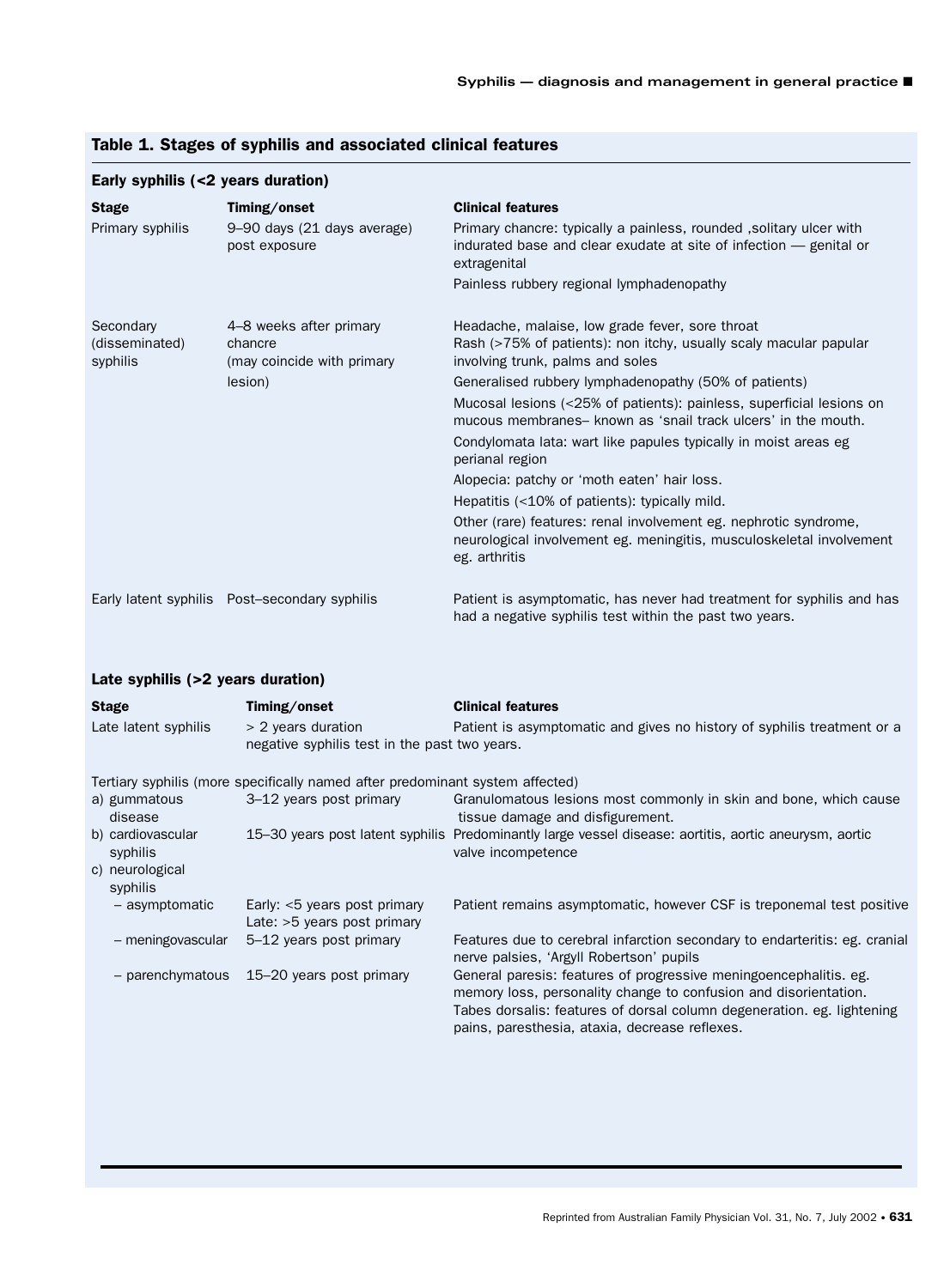| <b>Stage</b>             | <b>Test</b><br><b>RPR</b> |        | TPPA FTA-abs EIA |       | <b>Treatment</b>                                                                                                                                                                                                                                                                         | <b>Followup</b>                                                                                                                                                                                                                                                                                                                                                                                                                                                     |
|--------------------------|---------------------------|--------|------------------|-------|------------------------------------------------------------------------------------------------------------------------------------------------------------------------------------------------------------------------------------------------------------------------------------------|---------------------------------------------------------------------------------------------------------------------------------------------------------------------------------------------------------------------------------------------------------------------------------------------------------------------------------------------------------------------------------------------------------------------------------------------------------------------|
| <b>Early syphilis</b>    |                           |        |                  |       |                                                                                                                                                                                                                                                                                          |                                                                                                                                                                                                                                                                                                                                                                                                                                                                     |
| Primary syphilis         | $\pm$                     | $\pm$  | $\pm$            | $\pm$ | Procaine penicillin 1 g IMI daily<br>for 10 days + probenacid 500 mg                                                                                                                                                                                                                     | Serological and clinical review at<br>6 months and 12 months, more                                                                                                                                                                                                                                                                                                                                                                                                  |
| Secondary syphilis       | $^{+}$                    | $^{+}$ | $^{+}$           | $+$   | tds PO for 10 days<br><b>or</b>                                                                                                                                                                                                                                                          | frequently if patient follow up is<br>uncertain                                                                                                                                                                                                                                                                                                                                                                                                                     |
| Early latent<br>syphilis | $\pm$                     | $^{+}$ | $^{+}$           | $+$   | Benzathine penicillin 1.8 g IMI stat<br>or if allergic to penicillin<br>Doxycycline 100 mg bd PO for 2 weeks<br>or<br>Tetracycline 500 mg qid PO for 2 weeks                                                                                                                             | If RPR was positive, expect a<br>fourfold decline in titre by 6 months<br>Discharge from followup after<br>1 year if RPR is stable<br>HIV positive patients should be<br>evaluated at 3 month intervals for<br>one year and again at 2 years                                                                                                                                                                                                                        |
| Late syphilis            |                           |        |                  |       |                                                                                                                                                                                                                                                                                          |                                                                                                                                                                                                                                                                                                                                                                                                                                                                     |
| Late latent<br>syphilis  | $\pm$                     | $+$    | $+$              | $+$   | Procaine penicillin 1 g IMI daily for<br>15 days + probenacid 500 mg tds PO<br>for 15 days<br><b>or</b><br>Benzathine penicillin 1.8 g IMI weekly<br>for 3 doses<br>or if allergic to penicillin<br>Doxycycline 100 mg bd PO for 4 weeks<br>or<br>Tetracycline 500 mg qid PO for 4 weeks | Clinical evaluation is essential<br>to exclude tertiary syphilis<br>If RPR was negative prior to<br>treatment, no follow up is required.<br>If RPR was initially high (>1:32),<br>expect a fourfold decline within<br>12-24 months<br>If RPR titre was moderately raised,<br>repeat at 3 monthly intervals<br>until negative or serofast.<br>Patients should be retreated if RPR<br>titres increase or do not decline<br>adequately or clinical features<br>develop |
| Tertiary syphilis        |                           |        |                  |       |                                                                                                                                                                                                                                                                                          | If tertiary syphilis is suspected refer<br>to a specialist.                                                                                                                                                                                                                                                                                                                                                                                                         |

### Table 2. Testing, treatment and followup for syphilis\*

\* CDC guidelines 1998

unknown, however they have been associated with acute infections.<sup>17</sup> vaccinations<sup>16</sup> and pregnancy $18$  as well as chronic injecting drug use, $19$  autoimmune diseases $20$  and diabetes.21 With a biological false positive nontreponemal test, the specific treponemal tests remain unreactive.

Nontreponemal tests may also lack sensitivity in early primary and late syphilis. In primary infection they may not become positive for up to 3–5 weeks after contracting the infection.

## **Treponemal tests (TPPA/TPHA, FTA-Abs, EIA)**

There are four tests commonly used in different combinations to detect antibodies directed specifically against *T. pallidum.* Australian labs will perform either the *T. pallidum* haemagglutination assay (TPHA) or *T. pallidum* particle agglutination assay (TPPA). The sensitivities and specificities of the two are thought to be comparable. These tests are the last to become positive and remain reactive for life.

The fluorescent treponemal antibody absorbed test (FTA-Abs) is used widely as a confirmatory test and is usually the first to become positive in early primary syphilis, at about 3–4 weeks after infection. The FTA-Abs will remain reactive for life except in some cases of very early treatment in primary syphilis.

Some labs may perform an enzyme immunoassay (EIA) test for syphilis. This may be used as a screening test in some places, and has been shown to have high sensitivity and specificity.<sup>22</sup>

# **Management**

Accurate staging of infection is essential for effective management of syphilis *(Table 1).* Sexual history taking is an important tool, offering valuable information. Questions regarding recent sexual contacts, differing sexual activities, and high risk exposures such as casual male to male sex allow the clinician to assess risk of exposure, possible stage of disease and alert them to particular clinical signs and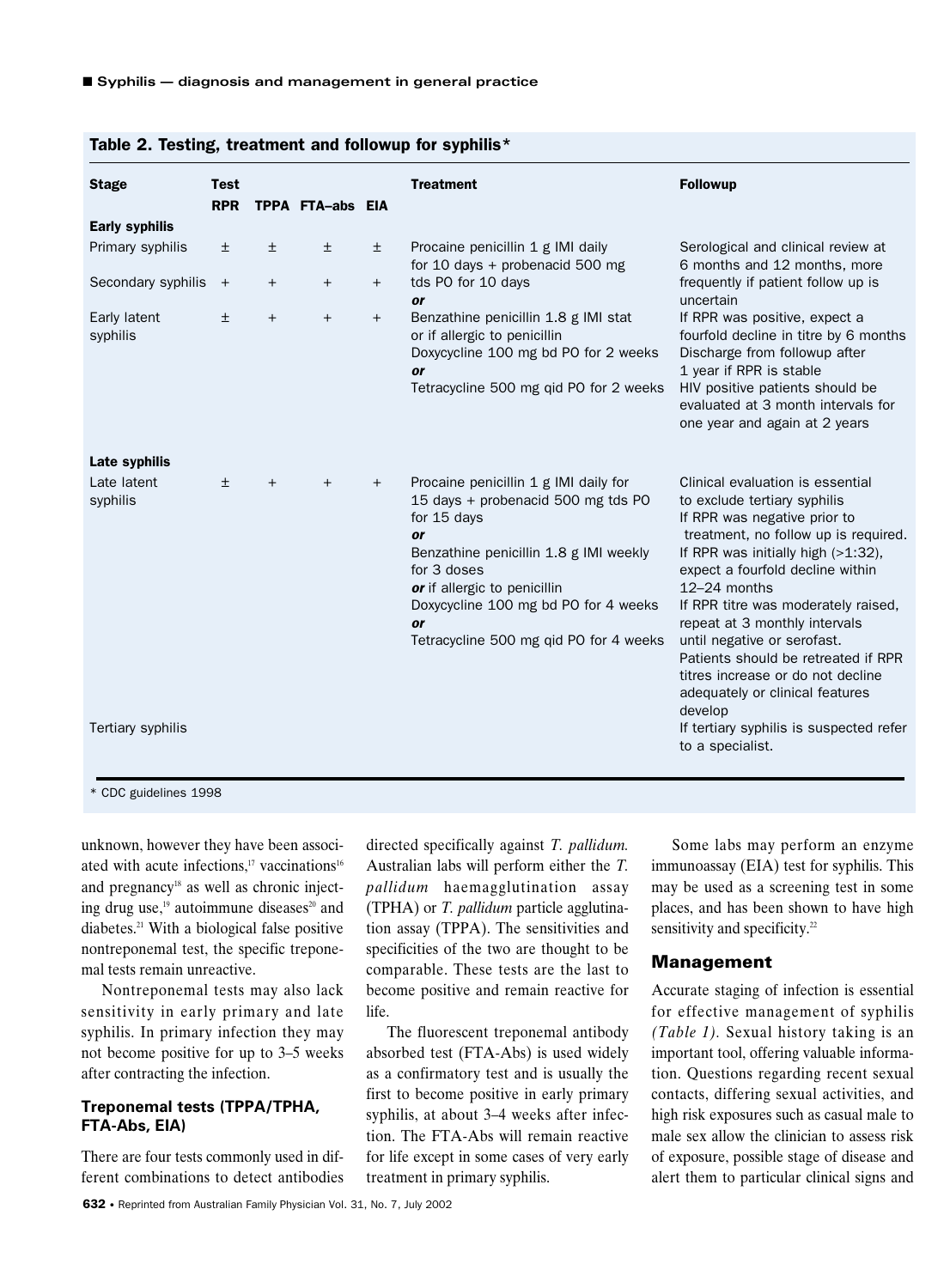

Figure 3. Simple guide to the interpretation of Syphilis serology.

symptoms. Commonly, positive syphilis serology may be found in those where syphilis was not previously suspected. These patients usually present well, with no obvious clinical features of syphilis. In this scenario, information of past history of syphilis and/or previous treatment for syphilis is invaluable.

Clinical examination may reveal signs and symptoms indicative of syphilis at various stages, however as many patients will present asymptomatically, diagnosis may rest upon serology results and history. All patients who are suspected of having syphilis should be tested for other sexually transmitted infections including HIV.

### **Complications of treatment**

### Jarisch–Herxheimer reaction

A Jarisch–Herxheimer reaction may occur in up to 50% of those with primary syphilis and up to 70% of secondary syphilis.23 This transient flu-like reaction occurs within 24

hours after treatment, is believed to be due to the rapid destruction of treponemes and usually consists of headache, fevers and myalgia. It can be treated with simple analgesics, however it carries a risk of foetal loss when it occurs in the second or third trimester of pregnancy.

### Procaine reaction

Patients treated with a procaine penicillin regimen may experience a procaine reaction, which may occur randomly, minutes after injection. The reaction manifests as extreme anxiety, a 'sense of impending doom' and, uncommonly, psychosis. Patients undergoing their first treatment should be observed for at least 30 minutes before going home.

# **Contact tracing**

All persons exposed sexually to a patient who has syphilis of any stage are advised to have a clinical and serological evaluation.

The Centres for Disease Control have defined the time periods before treatment used for identifying at risk contacts as:

- primary syphilis: three months plus duration of symptoms
- secondary syphilis: six months plus duration of treatment
- early latent syphilis: one year.

Syphilis remains uncommon in Australia, and advice should be sought from a specialist sexual health centre if there is any doubt regarding the diagnosis, staging or contact tracing of a partner in syphilis.

# **Conclusion**

Syphilis testing should continue to form a routine practice when testing for sexually transmitted infections as the incidence of this ancient spirochete continues to escalate. Local sexual health centres can help GPs with the interpretation of syphilis serology, diagnosis, staging, management and contact tracing.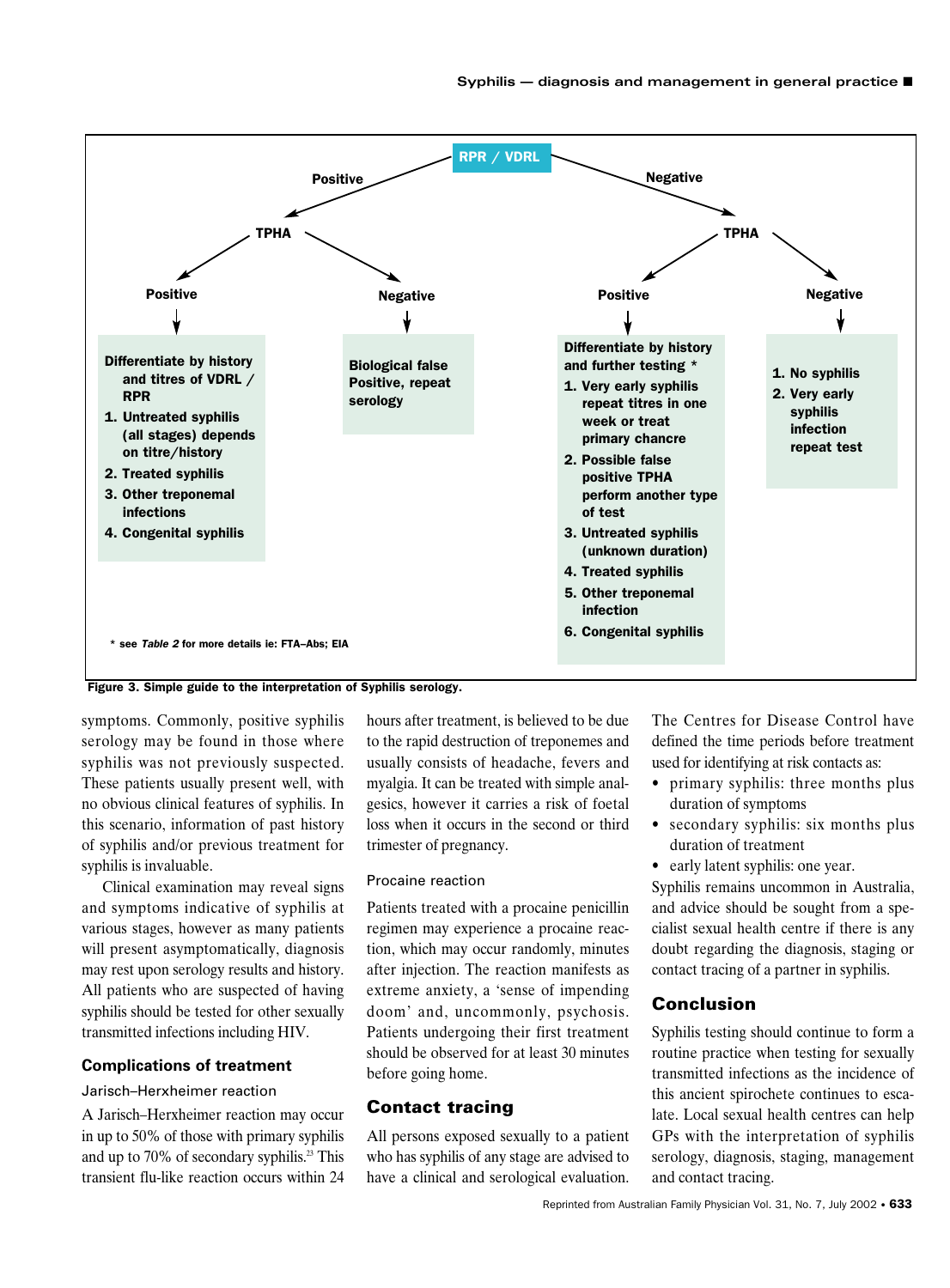### **References**

- 1. Quell C. History of syphilis. Johns Hopkins University Press, Baltimore, 1992.
- 2. Fabricius J. Syphilis in Shakespeare's England. Jessica Kingsley Publishers, London and Bristol, 1994.
- 3. Sparling P. Natural history of syphilis. In: Holmes K, Sparling P, Mardh P, et al (eds). Sexually transmitted diseases. 3rd Ed, McGraw–Hill Inc. New York 1999.
- 4. Donovan B, Minichiello V, Hart G. Australia. In: Brown T, Chan R, Murgrditchian D et al (eds). Sexually transmitted diseases in Asia and the Pacific. Venereology Publishing Inc. Armidale, 1989.
- 5. Lacey HB, Higgins SP, Graham D. An outbreak of early syphilis: cases from North Manchester General Hospital, UK. Sex Transm Inf 2001; 77: 311–3.
- 6. Poulton M, Dean GL, Williams DI, Carter P, Iversen A, Fisher M. Surfing with spirochaetes: an ongoing syphilis outbreak in Brighton. Sex Transm Inf 2001; 77: 319–21.
- 7. Karlsson A, Hejdeman B, Pernetun T, Sandstrom E. HIV, gonorrhoea, chlamydia and syphilis increasing among homosexual men. Lakartidningen 2001; 98: 1793–5.
- 8. Stolte IG, Dukers NH, de Wit JB, Fennema JS, Coutinho RA. Increase in sexually trans-

mitted infections among homosexual men in Amsterdam in relation to HAART. Sex Transm Inf 2001; 77: 184–6.

- 9. Hopkins S, Lyons F, Mulcahy F, Bergin C. The great pretender returns to Ireland. Sex Transm Inf 2001; 77: 316–8.
- 10. Anonymous. Outbreak of syphilis among men who have sex with men – Southern California, 2000. Morbidity and mortality weekly report 2001; 50: 117–20.
- 11. Wolfe MI, Xu F, Patel P, et al. An outbreak of syphilis in Alabama prisons: correctional health policy and communicable disease control. Am J Public Health 2001; 91: 1220–5.
- 12. O'Sullivan B, Maywood P. Syphilis surveillance in Central Sydney. Public Health Bulletin 2000: 11; 221–223.
- 13. Schroeter AL, Turner RH, Lucas JB, Brown WJ. Therapy for incubating syphilis: Effectiveness of gonorrhoea treatment. JAMA 1971; 281: 711.
- 14. Marra CM. Syphilis and human immunodeficiency virus infection. Semin Neurol 1992; 12: 43.
- 15. Flores Jl. Syphilis: A tale of twisted treponemes. West J Med 1995; 163: 552.
- 16. Nandwadi R, Evans DT. Are you sure it's syphilis? A review of false positive serology. Int J STD & AIDS 1995; 6: 241–8.
- 17. Foged E, Voss Jepsen L, From E. Biological false positives to serological tests for syphilis in herpes genitalis. Ann Clin Res 1985; 17: 71–2.
- 18. Lobos P, Ortega R, Vera C, Poblete P, Saez C. Prevalence of false seropositivity for syphilis in a population of pregnant women. Revista Medica de Chile 1992; 120: 1121–6.
- 19. Kaufman RE, Weiss S, Moore JD, Falcone V, Wiesner PJ. Biological false positive serological tests for syphilis among drug addicts. Br J Vener Dis 1974; 50: 350–3.
- 20. Conley CL, Savarese DM. Biological false positive serological tests for syphilis and other serological abnormalities in autoimmune haemolytic anaemia and thrombocytopenic purpura. Medicine (Baltimore) 1989; 68: 67–84.
- 21. Brauner A, Carlsson B, Sundkvist G, Ostenson CG. False positive treponemal serology in patients with diabetes mellitis. J Diabetes Complications 1994; 8: 57–62
- 22. Young H, Moyes A, Seagar L, McMillan A. Novel recombinant–antigen enzyme immunoassay for serological diagnosis of syphilis. J Clin Microbiol 1998; 4: 913–7.
- 23. Catteral RD. The treatment of syphilis and the treponematoses. In: A short textbook of venereology. English Universities Press Ltd. London 1974.